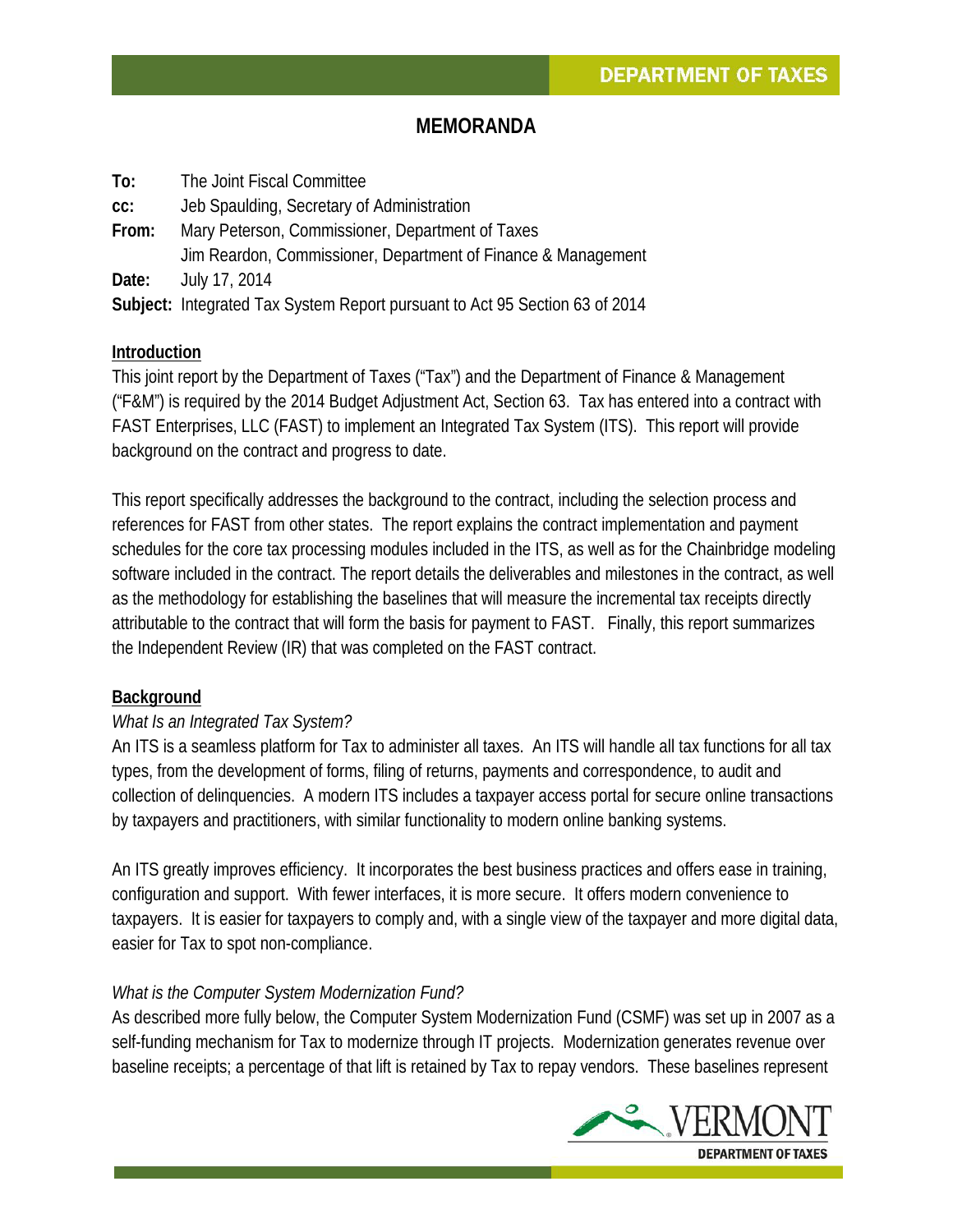the work Tax would do without the modernization projects and the lift represents revenue Tax would be unable to realize but for the projects. Over the life of the CSMF, the split has been 20% of the enhanced revenue transferred to the General Fund, and 80% retained by Tax to repay vendors. As explained below, use of this model with FAST results in a true "benefits based" contract, in which the product pays for itself and FAST bears the risk of non-payment if there is not sufficient lift demonstrated from implementation over ten years to cover the contract price.

# *What Systems Does Tax Currently Use?*

Tax currently uses three "legacy" systems for processing taxes. A number of smaller taxes are processed and tracked through our 1980s mainframe system. Personal Income Tax (PIT) and Trust Taxes (Sales & Use, Purchase & Use, Meals & Rooms) are processed through the Advantage Revenue (A/R) system that was first put in service in 1999. Corporate and Business Income Tax, together with three smaller taxes and collections for all taxes, are processed through the Enterprise Tax Management (ETM) system that was first put in service in 20[1](#page-1-0)0.<sup>1</sup>

Currently Tax has limited options for online filing of returns and payments. PIT returns can be filed electronically through IRS partner software vendors, and we accept some Trust Tax returns and payments through portals custom designed by the Vermont Information Consortium (VIC). Notably, we do not have electronic channels for filing corporate and business income taxes, insurance taxes or bank franchise taxes. Aside from taxpayer inconvenience, paper returns hamper efficient processing and audit.

### *How Did Tax Select FAST*?

In 2012, Tax issued an RFI to gather information on ITS solutions. Over the winter and spring of 2012- 2013, Tax engaged the firm BerryDunn to prepare a business case confirming the cost-benefit of an ITS, develop requirements, and draft an RFP. The RFP was issued in early summer 2013, and Tax received three proposals. Evaluation of the bids included review by a team comprised of representatives from various internal divisions and the Department of Information and Innovation (DII). Full day demos of all three bids were conducted, and included presentations to a panel of tax practitioners. Based on the results of the evaluations, Tax announced the intent to contract with FAST in September 2013.

### *Why FAST?*

FAST is a closely held Colorado company of about 500 employees that is focused exclusively on government revenue work. Tax dealt directly with two of the owners during the proposal review, demos, and subsequent negotiation. As described more fully below, FAST offered a mature ITS product, with

<span id="page-1-0"></span><sup>&</sup>lt;sup>1</sup> The Department awarded a contract for implementation of ETM in 2007. ETM was a new product that Oracle adapted from a utility billing platform for use by government revenue agencies. Although ETM was put into service at the Department in 2010, it has never performed optimally. In 2012, Tax announced that it was going to seek proposals for other solutions. Contracts for ETM were awarded by 3 other state revenue agencies around 2007; all but Ohio have halted implementation of ETM.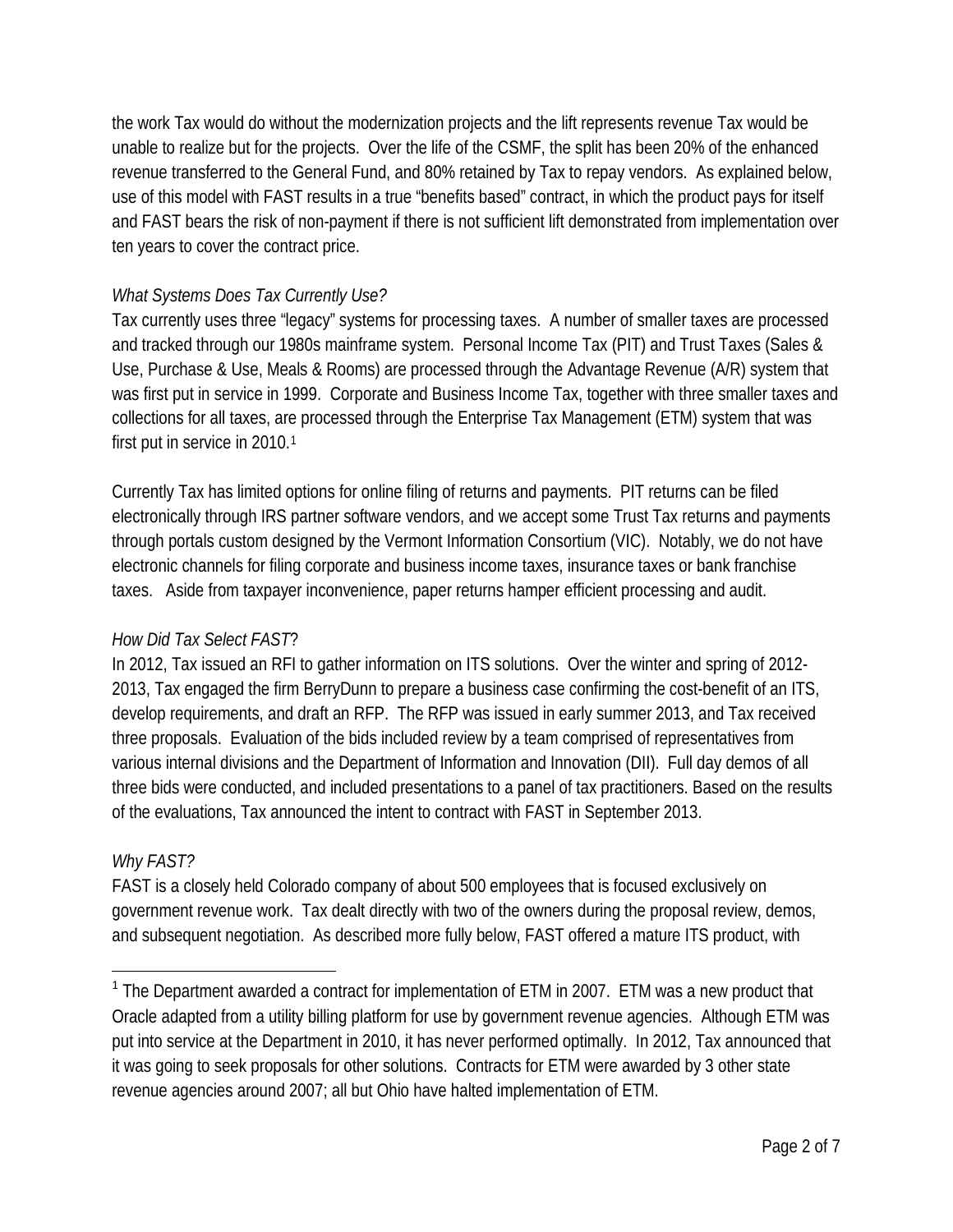numerous successful implementations; an excellent team that would be onsite throughout the project; and a stellar demo. The FAST price structure offered a predictable value that reduced risk.

# *The FAST Product: GenTax*

FAST developed GenTax in the late 1990s, and it has been in full production processing all types of taxes for provinces, states and municipalities for over a decade. Sixteen state revenue agencies currently have GenTax in full production; three more states, including Massachusetts, also are in the process of implementing GenTax. During due diligence checks, we confirmed FAST's flawless record of delivering GenTax on-time and on-budget. FAST is given outstanding marks by its current customers. In fact, to paraphrase one state official, the only "negative" she could suggest was that the company indeed is very fast – which is not to reflect badly on them, but only to say that an agency can be challenged to keep up. This was very consistent with our discussions with other FAST states; they had only positive feedback on the FAST implementation methodology, product and staff, with the only caution being not to underestimate the enormity of the transition in a relatively quick period of time.

## *The VTax Team*

Immediately upon contract signing, Chad Curtis, a longtime FAST employee who has worked on five other state and provincial implementation projects, relocated to Vermont with his family. As FAST project manager, Chad has assembled a team of other FAST employees with experience and skills ranging from development, to testing and training. Currently 21 FAST employees are onsite in Vermont. The project director for Tax, Doug Farnham, leads a team including an implementation coordinator drawn from each of our divisions. Since May, the joint VTax teams have been co-located in open workspace configured specifically for the collaborative nature of a project of this undertaking.

The VTax Steering Committee, comprised of the Commissioner, Deputy, the VTax Directors and Divisional Directors, as well as representatives from DII, meets biweekly to review the progress of the project. In addition, an interagency Oversight Committee, comprised of the Commissioner, Deputy, the Deputy Secretary of the Agency of Administration, as well as the Deputies of DII and F&M, meets every other month. Tax also has continued its consultant contract with Jordan Harris, who has extensive experience in advising state government on IT projects. Jordan worked with both Tax and MA on contract negotiations with FAST, and Jordan has a lead role in the MA implementation.

# **FAST Contract**

### *VTax Schedule*

The contract with FAST runs for 10 years through 2024. Four implementation phases run through 2018, followed by two years of warranty support. Vermont then has the option of choosing fixed price levels of maintenance and support for an additional four years. The current implementation is as follows:

Phase 1 (2014): Corporate and Business Income Tax, Chainbridge Microsimulation Model Phase 2 (2015): Trust Taxes Phase 3 (2016): Personal Income Taxes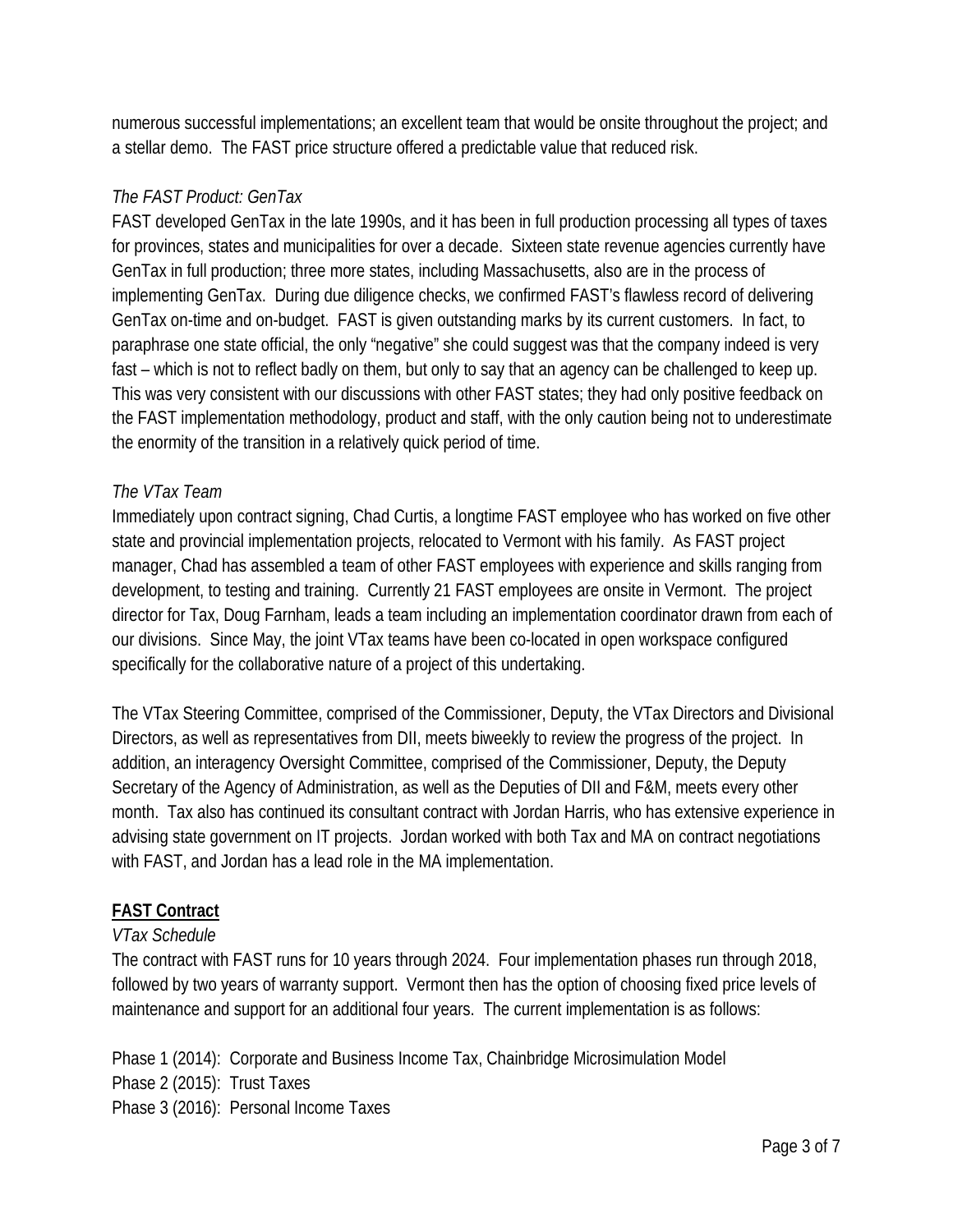Phase 4 (2017): Remaining Miscellaneous Taxes 2018-2019: Warranty Support 2020-2023: Fixed Price Support at level that Vermont chooses

### *Milestones and Deliverables for Tax Types*

All of the functions are rolled out in the implementation of each tax type. So, for example, in the current implementation, all functions related to corporate income tax, including registration, forms, payments, refunds, correspondence, billing, collection and audit, as well as the online taxpayer access portal, will be put in service. Each phase is roughly one year long, with the aim of going into live production in November, to be ready for taxpayer filings in January.

The milestones and deliverables for each phase include definitions and design, base configuration, development, conversion, testing, training and rollout. We are at the halfway point for Phase I, with all activities to date completed on-time. We fully anticipate being able to accept online filing of corporate and business income tax returns as of January 1, 2015, which addresses a major complaint of taxpayers and preparers.

#### *Payment Structure*

The contract is structured with an implementation cost tied to the written acceptance of milestones and deliverables in each of the four phases, then two years of warranty support payments (in the nature of hold backs), and finally, fixed prices for optional maintenance and support for the final four years of the ten year contract. Invoices are issued according to the contract schedule, if the relevant milestones and deliverables have been accepted by Vermont.

The contract is "benefits based", in that FAST is paid on its invoices only to the extent that there is a measurable lift of increased revenue due to the implementation. As described below, baselines are established for various programs and initiatives enabled by VTax, and then 80% of the revenue attributed to lift over such baselines is deposited in the CSMF (20% goes to the General Fund). Again, FAST invoices Vermont as milestones and deliverables are accepted for each phase; however, the invoices are not due until there are sufficient benefits in the fund. FAST bears the risk of generating sufficient benefits over the course of the ten year project to cover the implementation contract price: if benefits are not generated, FAST does not get paid. In addition, Tax negotiated a discount to the extent that it is able to pay invoices from funds other than benefits.

### *Total Implementation Cost*

The software licensing, implementation services, and warranty support—assuming acceptance of all milestones and deliverables—will generate invoices under the contract totaling \$29.2M through the year 2019. At this price, FAST has committed that Tax will be upgraded to the latest version of GenTax through 2017. Again, this \$29.2M is only paid to the extent that there are demonstrated benefits.

#### *First Payment and Discount*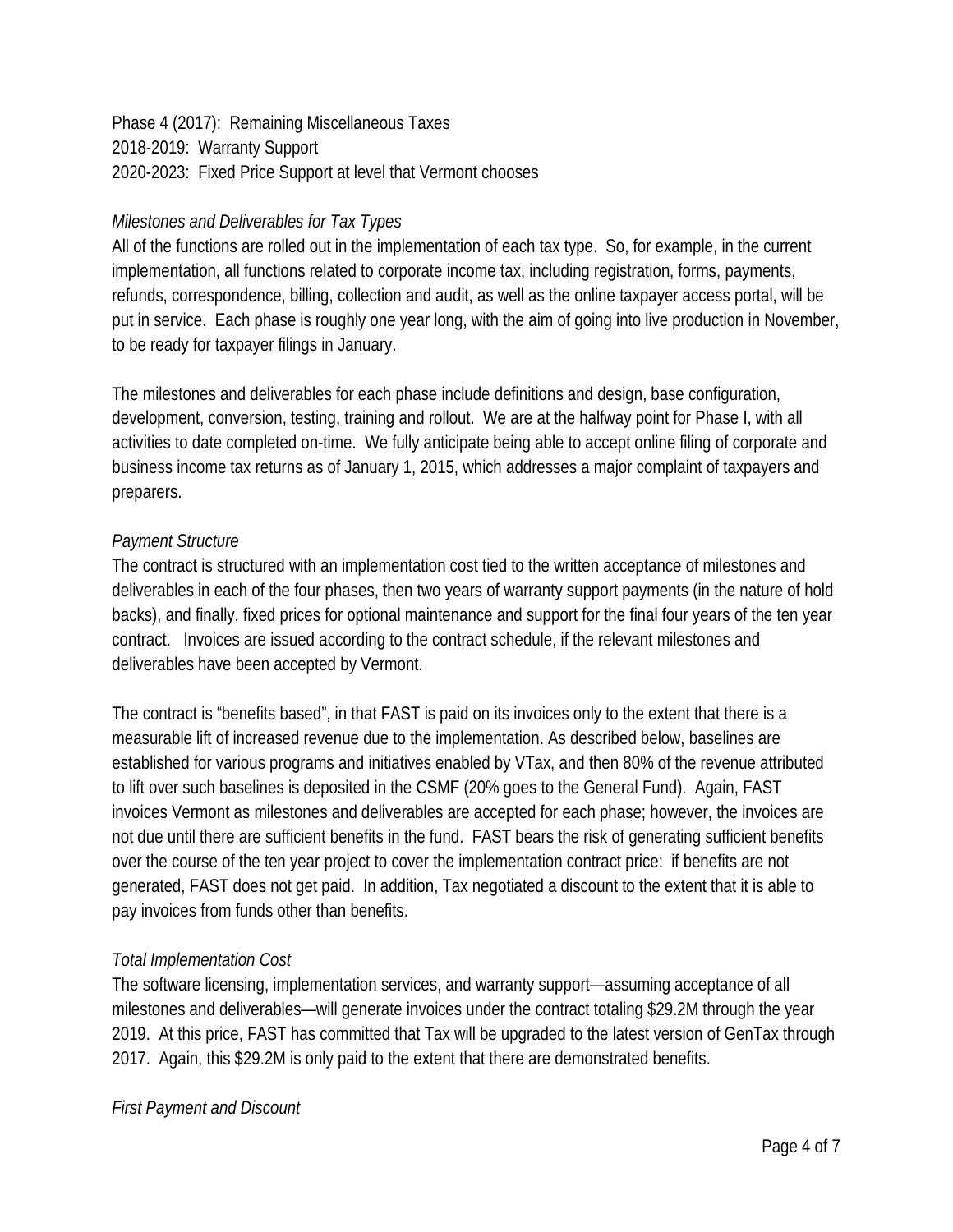Pursuant to the contract schedule and acceptances, Tax was invoiced \$4.2M for the GenTax license on February 28th. Tax was able to pay this amount from monies accumulated in the CSMF for this purpose, since 2007, as the result of the legislatively approved data warehouse projects. Tax paid \$3.8M on the license invoice, realizing a \$395,000 discount because the payment was not a result of FAST benefits. This payment (together with other project costs, including payment to Chainbridge and purchase of hardware from DII) has depleted the fund, so it is not clear if Tax will be in the position to make other discounted payments to FAST.

### *Establishing Baselines*

A joint baseline committee comprised of both FAST and Tax staff has been set up, including Joe Milack, a FAST representative with 25 years experience in the compliance division for the State of New York, and Victor Gauto, Senior Economist for Tax. This committee identifies initiatives enabled through VTax and establishes baselines for the current results in that area by Tax. The methodology for establishing the baseline and measuring the lift is approved by the Deputy and Commissioner at Tax, and also must be approved by the Commissioner of F&M.

The baseline committee has just proposed the first set of three baselines from implementation of corporate and business income tax. The first baseline measures a reduction of interest paid by Tax when it issues a refund more than 90 days after receipt of a return. In the past, Tax took as long as eighteen months to finish processing a corporate return, after VTax we anticipate staying current in the processing of corporate returns. The methodology is being refined, however early work suggests that the baseline may be as high as \$250,000 in interest paid as a result of delayed refunds. To use an example, if Tax were to completely eliminate payment of interest on these refunds after VTax, the savings of \$250,000 would represent benefits which would be deposited in the CSMF, with 20% transferred to the General Fund and 80% available to pay any invoices due to FAST.

The second proposed baseline would be reduced refunds based on improved examination of current year returns. Currently Tax has limited means to examine the paper filed corporate returns before issuing refunds (particularly since interest is generally accruing). The proposed baseline would measure our current corporate refunding against refunding results after VTax. The third proposed baseline would be improved collection on delinquency with the improved data available with VTax. Again, the proposed baseline would measure our current collection results on delinquent corporate accounts against the improved collection results, if any, after VTax.

### *Fixed Price Support in Contract Out Years*

In the out years, Tax negotiated for fixed price support options, ranging from no support, Level 1 support with access to patches, fixes and upgrades (but no onsite FAST staff), Level 2 support including installation of patches and fixes, and Level 3 support which includes installation of upgrades so that Vermont is always running the latest version of GenTax. Assuming that Tax would chose either Level 2 or Level 3, the total fixed price of support would range from \$3.4M – 8.4M over the last four years of the contract. (At \$8.4M, or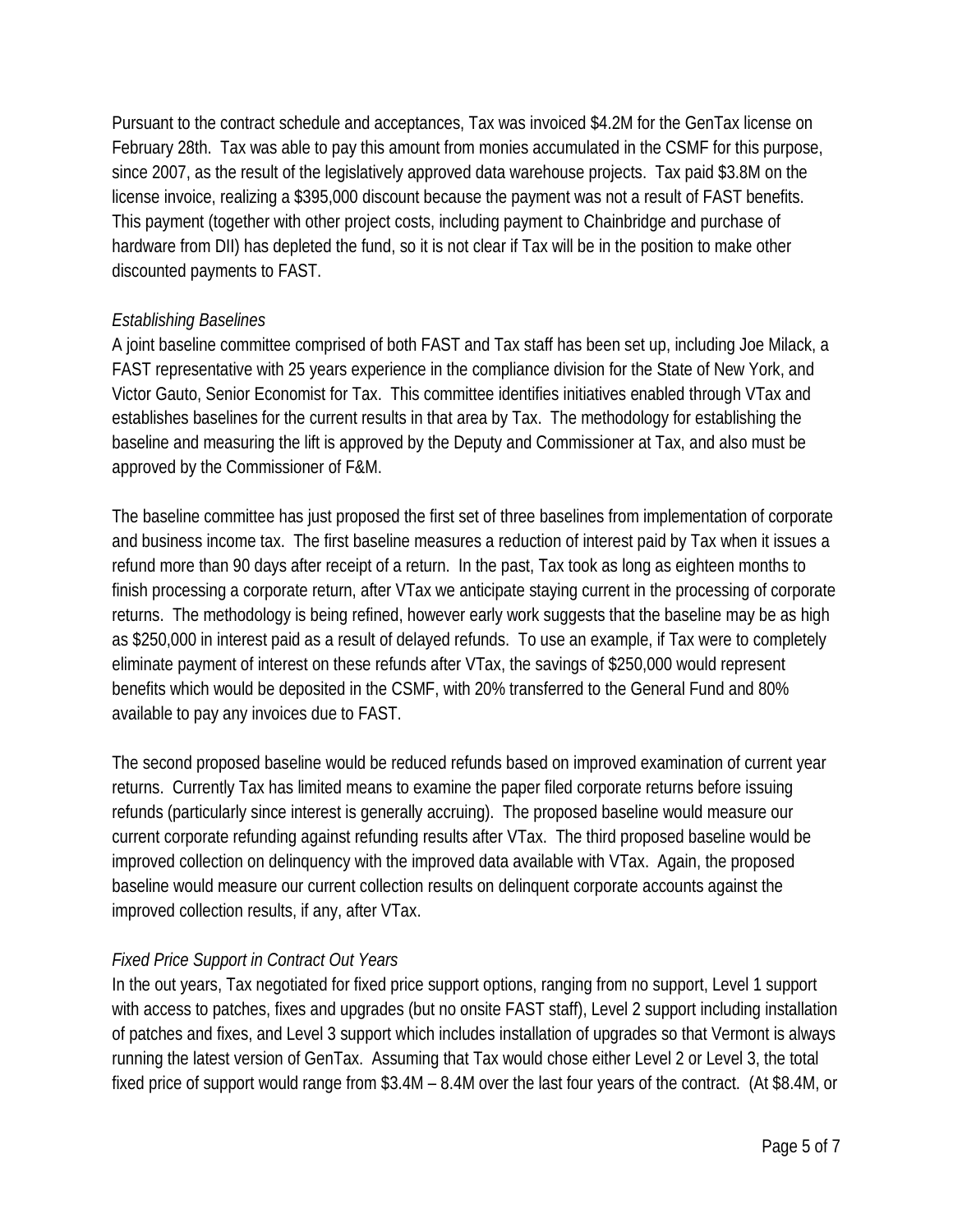\$2.1M per year, Tax would be running a constantly refreshed software system, and avoid costly upgrades.) These amounts are not paid through benefits, and would be operationalized in the Tax budget.

## *Chainbridge Microsimulation Model*

FAST subcontracted with Chainbridge to provide a microsimulation model for use by both the Administration and JFO in the modeling of sales tax and personal income tax changes. The sales tax module includes national macro data and state micro data, including DOL survey information. The personal income tax module matches data from federal and state returns, as well as the US Census. Since this module includes federal tax information, it incorporates strict protocols approved by the IRS to protect taxpayer confidentiality. The IRS approved solution uses PolicyLInks, a robust, quick analytical software that will allow JFO to send Tax data queries and receive reports based on aggregate data, eliminating confidentiality issues.

The Chainbridge models have been completed and installed, and staff is currently training and testing. FAST will be paid a total of \$278,265 for the Chainbridge work to date, drawn from the CSMF with contribution from JFO.

### **Independent Review**

An Independent Review of FAST's bid was conducted by Mathtech, Inc. while Tax negotiated the contract, and its final report issued on January 15, 2014. In doing its cost-benefit analysis, Mathtech used a very conservative methodology which included possible costs for outside staff augmentation, and did not count all anticipated revenue. Even so, Mathtech concluded that over the 10 year period, Vermont will realize \$36M in increased revenue as a result of the project, after payment to the vendor.

Mathtech's findings are summarized in Section 1.3 of the report:

*The implementation of the FAST GenTax ITS should be pursued with a few critical steps prior to contract finalization and project commencement. FAST has a proven track record of success across multiple states and has extensive experience with Taxation operations and technology. Vermont will be joining a network of states that have implemented the GenTax system, and will able to leverage that network as required for support, knowledge sharing and innovation.* 

With respect to the FAST implementation cost, Mathtech summarized in Section 2.4 of the report that the contract price was slightly outside the range anticipated in the Business Case, however:

*Acknowledging the premium associated with the benefits-based acquisition model of GenTax, FAST's proposed cost for implementation is considered reasonable as compared to other states similar to Vermont.* 

In Section 7.3 of the report, Mathtech made a number of findings to support its conclusion that Vermont likely would realize a significant overall benefit from the project: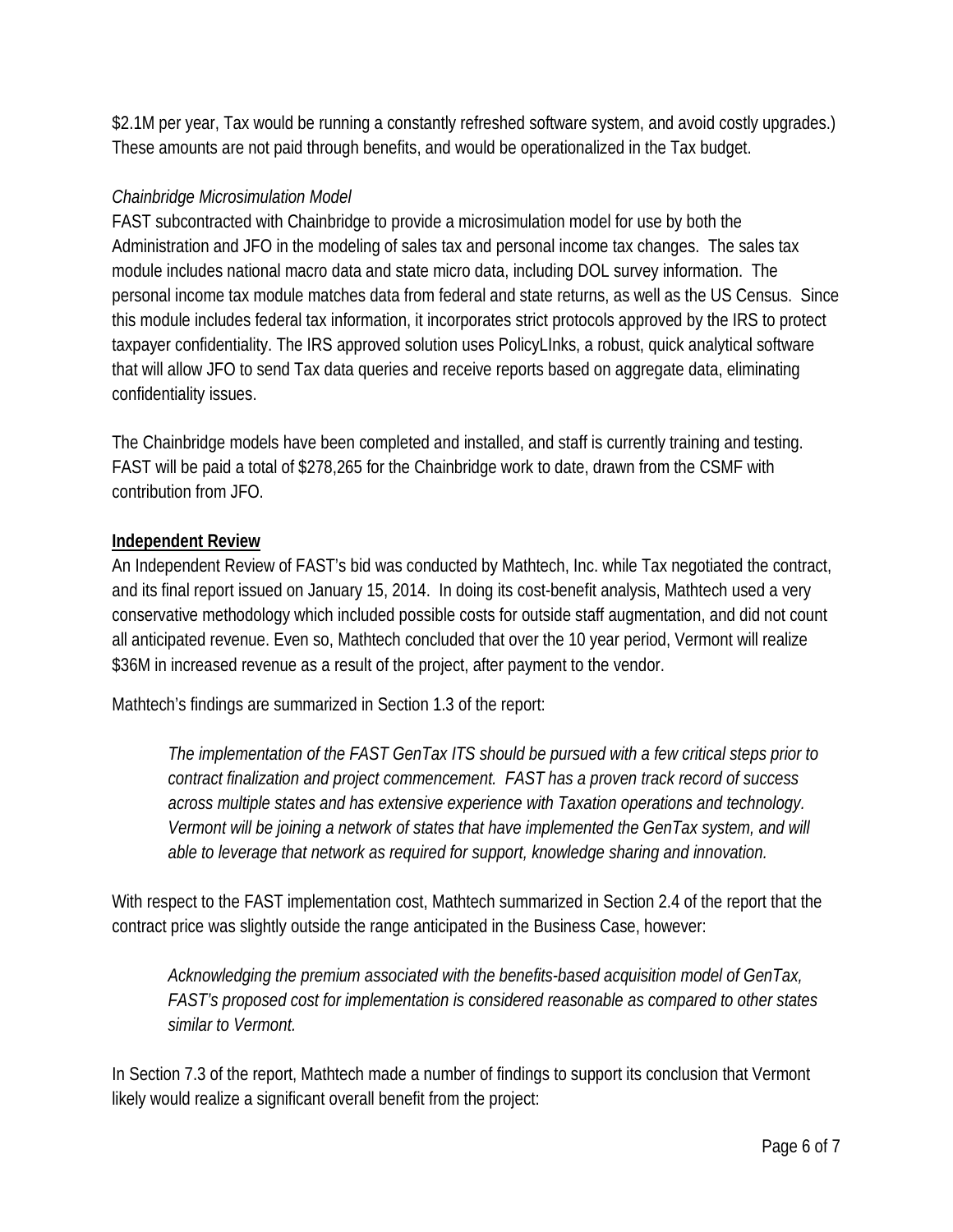*Finding 29: While FAST has only completed a single benefits-based implementation, they have provided a listing of multiple states that attribute increased revenues with the implementation of GenTax. This is a positive indication that Vermont will be able to achieve benefits from the implementation of GenTax.*

*Finding 34: If benefits estimates are achieved, over the period of FY14-FY23, VT will realize a benefit in excess of \$36M. Fiscal years 14-19 will incur a net cost to VT while Fiscal Years 20-23 will incur a net benefit, due to the total repayment of FAST Implementation costs by the end of FY20. The values shown in the Cost Benefit Analysis portray an increase in revenue flowing to the state as a result of the ITS implementation.*

Mathtech's legislative summary of its Cost Benefit Analysis, which demonstrates cash flow and the overall anticipated revenue levels, is attached hereto.

#### **Conclusion**

With its contract with FAST, Tax is well-positioned to realize its goal of an integrated tax system, which will provide modern convenience to taxpayers, efficiency in tax collection, and ultimately result in more revenue to the state. FAST is a company with a flawless record of on-time and on-budget implementations, and its product is used successfully in numerous other states. Tax has negotiated a favorable contract, with a four year implementation schedule, benefits based payment over ten years, and fixed price maintenance and support over that time. The Independent Review has confirmed that Vermont should be able to repay the vendor in six years, and as a result, Vermont is very likely to achieve a significant cost benefit by the end of the ten year term.